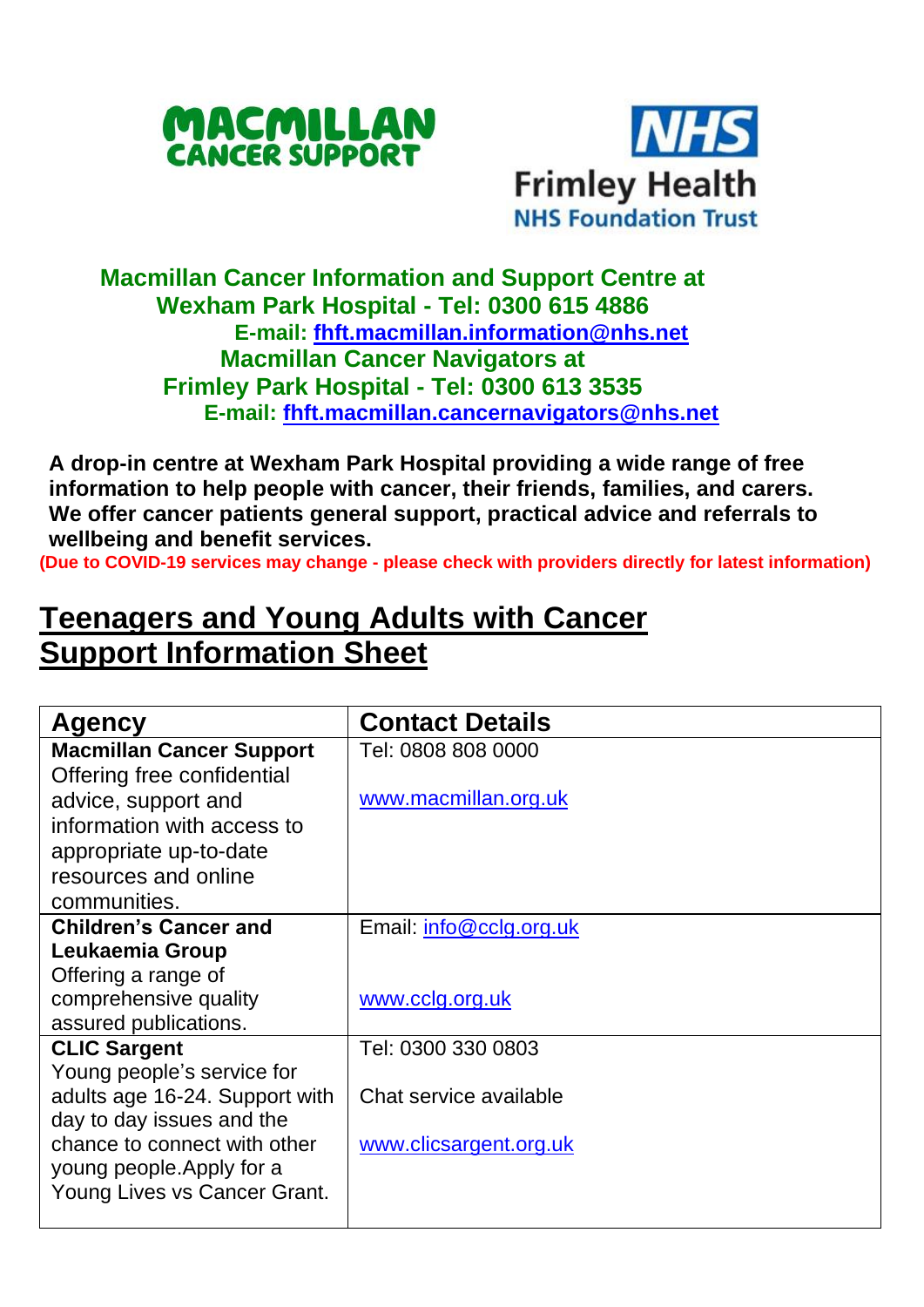| <b>Childhood Cancer Parents</b>                   | Tel: 01785 283435 Mon, Tue, Wed 9am-5pm |
|---------------------------------------------------|-----------------------------------------|
| <b>Alliance</b>                                   |                                         |
| A union of parent run                             | Email: ro@ccpa.org.uk                   |
| organisations across the UK                       |                                         |
| who share a mission to                            | www.ccpa.org.uk                         |
| improve the lives of families                     |                                         |
| affected by childhood and                         |                                         |
| adolescent cancer.                                |                                         |
| <b>Childhood Eye Cancer Trust</b>                 | Tel: 0207 377 5578                      |
| A UK charity for families and                     |                                         |
| individuals affected by                           | Email: info@chect.org.uk                |
| retinoblastoma offering                           |                                         |
| support.                                          | www.chect.org.uk                        |
| <b>Kids Cancer Charity</b>                        | Tel: 01792 480500                       |
| Providing a fantastic range of                    |                                         |
| services all aimed to improve                     | Email: enquiries@kidscancercharity.org  |
| the quality of life for children                  |                                         |
| with cancer and their families.                   | www.christianlewistrust.org             |
| <b>Lennox Children's Cancer</b>                   | Tel: 01708 734366                       |
| <b>Fund</b>                                       |                                         |
| Offering practical, financial                     | Email: info@lennoxccf.org.uk            |
| and emotional support to the                      |                                         |
| whole family through their                        | www.lennoxccf.org.uk                    |
| range of projects.                                |                                         |
| <b>React</b>                                      | Tel: 0208 940 2575                      |
| A dynamic charity working to                      |                                         |
| improve the quality of life for                   | Email: react@reactcharity.org           |
| children with life-limiting                       |                                         |
| illnesses living in financially                   | www.reactcharity.org                    |
| disadvantaged households                          |                                         |
| throughout the UK.                                |                                         |
| <b>Teens/Youth</b>                                |                                         |
| <b>Teens Unite</b>                                | Tel: 01992 440091                       |
| Dedicated to improving the                        | Email: info@teensunite.org              |
| lives of young people (13-24)<br>with cancer.     |                                         |
|                                                   |                                         |
|                                                   |                                         |
|                                                   | www.teensunitecancer.org                |
| <b>Teenage Cancer Trust</b>                       | Tel: 020 7612 0370                      |
| Cancer services for young                         |                                         |
| people in the UK, providing                       | E-mail: hello@teenagecancertrust.org    |
| life-changing care and                            |                                         |
| support.                                          | www.teenagecancertrust.org              |
| <b>Youth Cancer Trust</b>                         | Tel: 01202 763591                       |
| Providing support and free,                       |                                         |
| activity based holidays for                       | Email: admin@yct.org.uk                 |
| young people aged 14-30                           |                                         |
| suffering with cancer from<br>anywhere in the UK. | www.youthcancertrust.org                |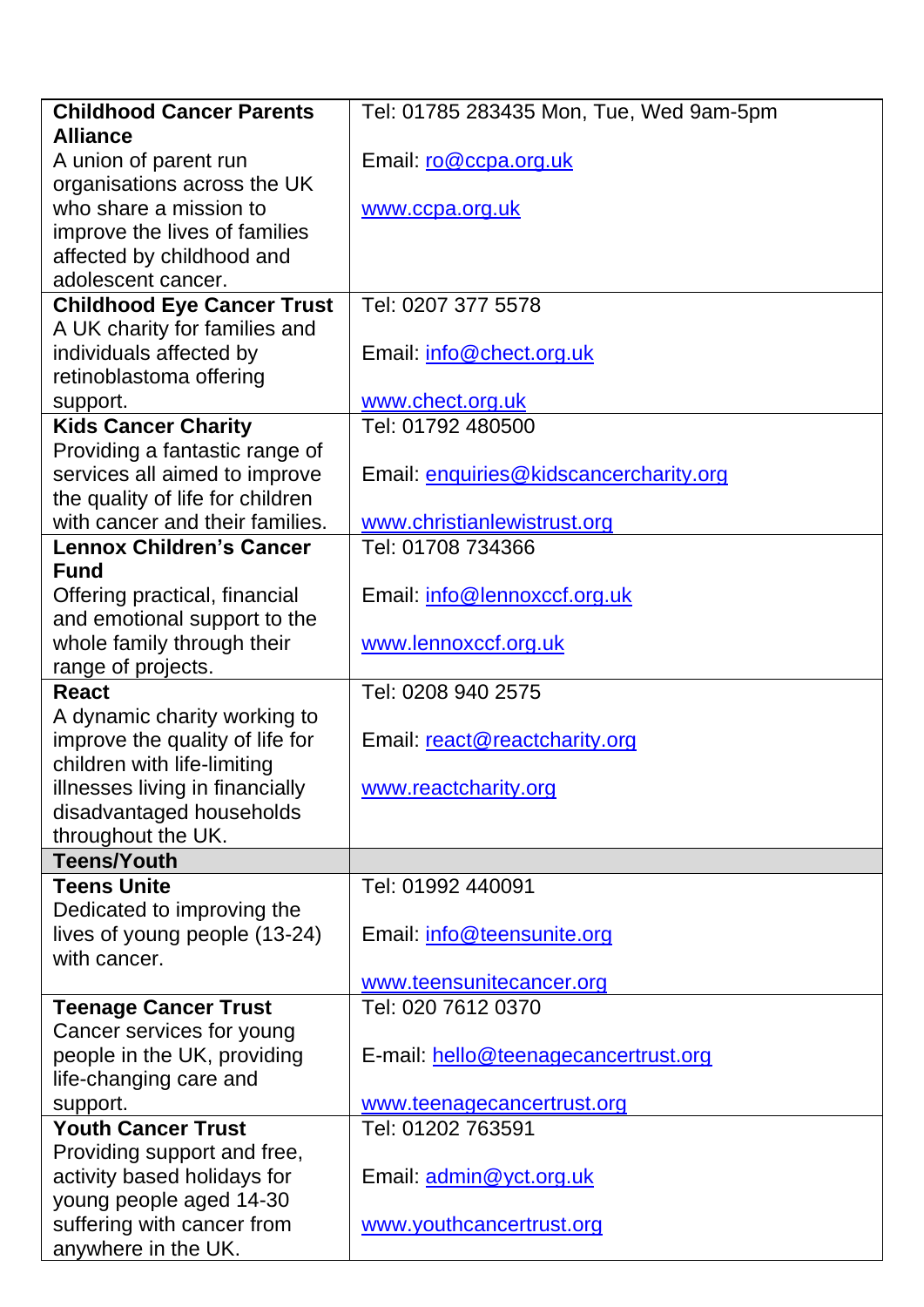| <b>Trekstock</b>                                         | Website contact only               |  |  |
|----------------------------------------------------------|------------------------------------|--|--|
| Delivering vital support and                             |                                    |  |  |
| information for young adults                             | www.trekstock.com                  |  |  |
| who have experienced cancer.                             |                                    |  |  |
| <b>Shine Cancer Support</b>                              | Tel: 07804 479413 Mon-Fri 10am-6pm |  |  |
| Supporting adults in their 20's,                         |                                    |  |  |
| 30's and 40's diagnosed with                             | Email: hi@shinecancersupport.org   |  |  |
| cancer.                                                  |                                    |  |  |
|                                                          | www.shinecancersupport.org         |  |  |
| <b>Holidays/Gifts</b>                                    |                                    |  |  |
| <b>The Claire Sadler Trust</b>                           | Community Facebook Page only       |  |  |
| <b>Fund</b>                                              |                                    |  |  |
| Enabling teenagers and very                              |                                    |  |  |
| young adults who have cancer                             |                                    |  |  |
| to take short breaks, holidays                           |                                    |  |  |
| and outings away from the                                |                                    |  |  |
| stresses of their treatment.                             |                                    |  |  |
| <b>Youth Cancer Trust based</b>                          | Tel: 01202 763591                  |  |  |
| in Bournemouth                                           |                                    |  |  |
| Provides support and free,                               | Email: admin@yct.org.uk            |  |  |
| activity based holidays for                              |                                    |  |  |
| young people aged 14 to 30                               |                                    |  |  |
| living with cancer or any                                |                                    |  |  |
| malignant disease from                                   | www.youthcancertrust.org/          |  |  |
| anywhere in the UK                                       |                                    |  |  |
| <b>Karen's Big Smiles</b>                                | Tel: 07818 095753                  |  |  |
| A fund to help Bucks, Berks<br>and Oxfordshire residents |                                    |  |  |
| between 18 and 40 who are                                | Email: info@karensbigsmiles.org    |  |  |
| living with life-limiting                                | www.karensbigsmiles.org            |  |  |
| conditions.                                              |                                    |  |  |
|                                                          |                                    |  |  |
| <b>Ellen Macarthur Cancer</b>                            | Tel: 01983 297750                  |  |  |
| <b>Trust</b>                                             |                                    |  |  |
| Aims to support empower and                              | Email: info@emcancertrust.org      |  |  |
| enliven children suffering from                          |                                    |  |  |
| cancer by introducing them to                            | www.ellenmacarthurcancertrust.org  |  |  |
| the joys of sailing on the sea.                          |                                    |  |  |
| <b>Willow Foundation</b>                                 | Website contact only               |  |  |
| Special days for seriously ill                           |                                    |  |  |
| young adults age 16-40.                                  | www.willowfoundation.org.uk        |  |  |
|                                                          |                                    |  |  |